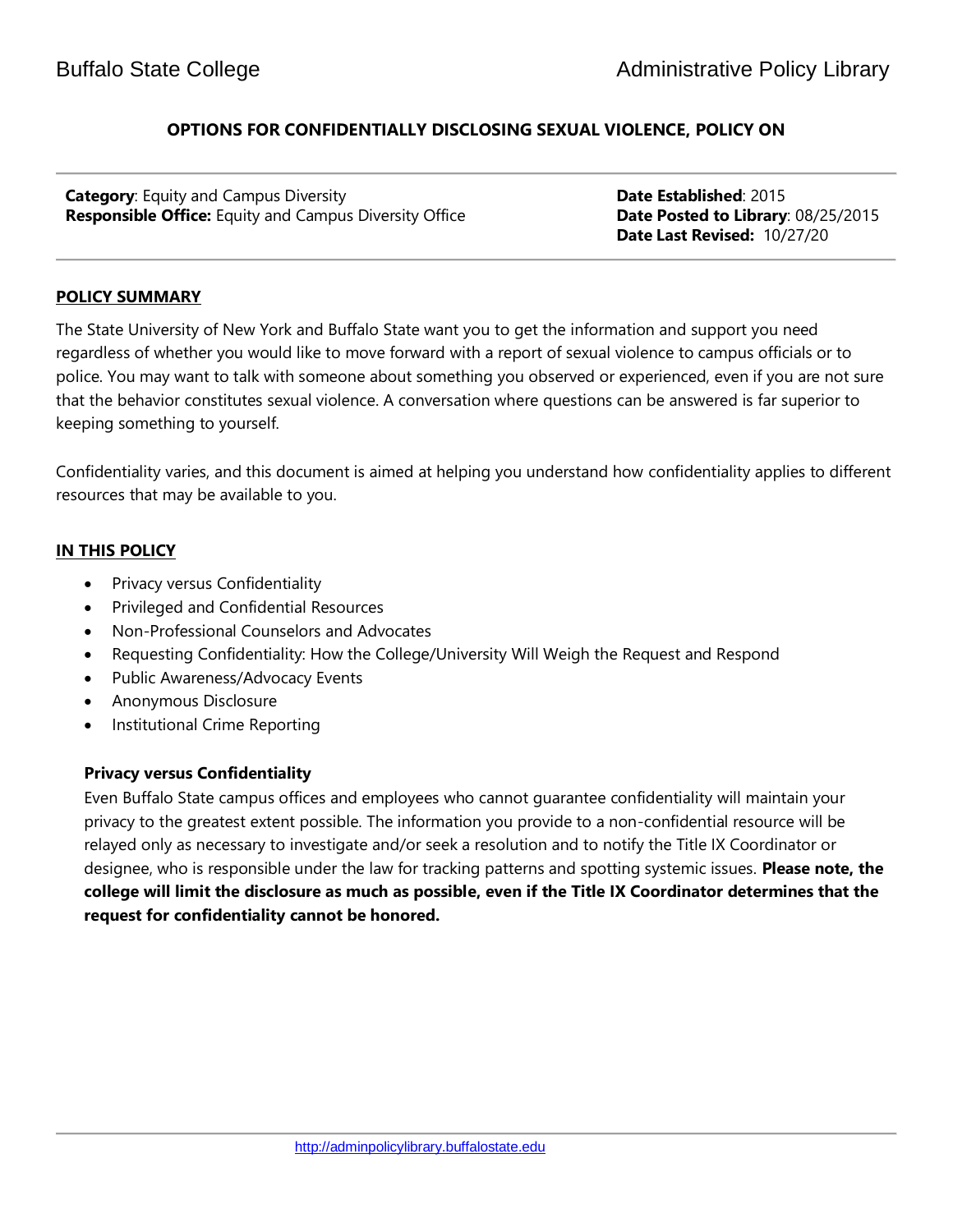# **Privileged and Confidential Resources**

Individuals who are confidential resources will not report crimes to law enforcement or college officials without your permission, except for extreme circumstances, such as a health and/or safety emergency. At Buffalo State this includes:

- Buffalo State's [Counseling Center:](http://counselingcenter.buffalostate.edu/) (716) 878-4436
- Buffalo State physicians, licensed medical professionals or supervised interns when they are engaged in a physician/patient relationship: [Weigel Health Center:](http://weigel.buffalostate.edu/) (716) 878-6711

Off-campus options to disclose sexual violence *confidentially* include (note that these outside options do not provide any information to the campus):

- Off-campus counselors and advocates. Crisis services offices will generally maintain confidentiality unless you request disclosure and sign a consent or waiver form. More information on an agency's policies on confidentiality may be obtained directly from the agency.
	- **[Crisis Services of Erie County:](http://crisisservices.org/) (716) 834-3131**
	- **[New York State Coalition Against Sexual Assault](http://nyscasa.org/) (NYSCASA): 1(800) 942-6906**
	- **[Erie County Medical Center](http://www.ecmc.edu/about-ecmc/) (ECMC): (716) 898-3000**
	- **[Buffalo General Medical Center](http://www.kaleidahealth.org/bgmc/) Emergency Room: (716) 748-2103.**
- Off-campus healthcare providers. Note that medical office and insurance billing practices may reveal information to the insurance policyholder, including medication and/or examinations paid for or administered. The New York State Office of Victim Services may be able to assist in compensating victims/survivors for health care and counseling services, including emergency compensation. More information may be found here: <https://ovs.ny.gov/sites/default/files/brochure/ovsrightsofcvbooklet.pdf> or by calling 1-800-247-8035. Options are explained here: [https://ovs.ny.gov/help-crime-victims.](https://ovs.ny.gov/help-crime-victims)

Note that even individuals who can typically maintain confidentiality are subject to exceptions under the law, including when an individual is a threat to him or herself or others and the mandatory reporting of child abuse.

• Non-Professional Counselors and Advocates. Non-professional counselors and advocates can also assist you without sharing information that could identify you. At Buffalo State, this includes faculty, and other professional staff members of the campus community. These individuals will report the nature, date, time, and general location of an incident to the college's Title IX Coordinator, but will consult with you to ensure no personally identifying details are shared without your consent. These individuals are not considered confidential resources as discussed above.

## **Responsibility**

## **Requesting Confidentiality: How Buffalo State Will Weigh the Request and Respond**

If you disclose an incident to a college employee who is responsible for responding to or reporting sexual violence or sexual harassment, but wish to maintain confidentiality or do not consent to the institution's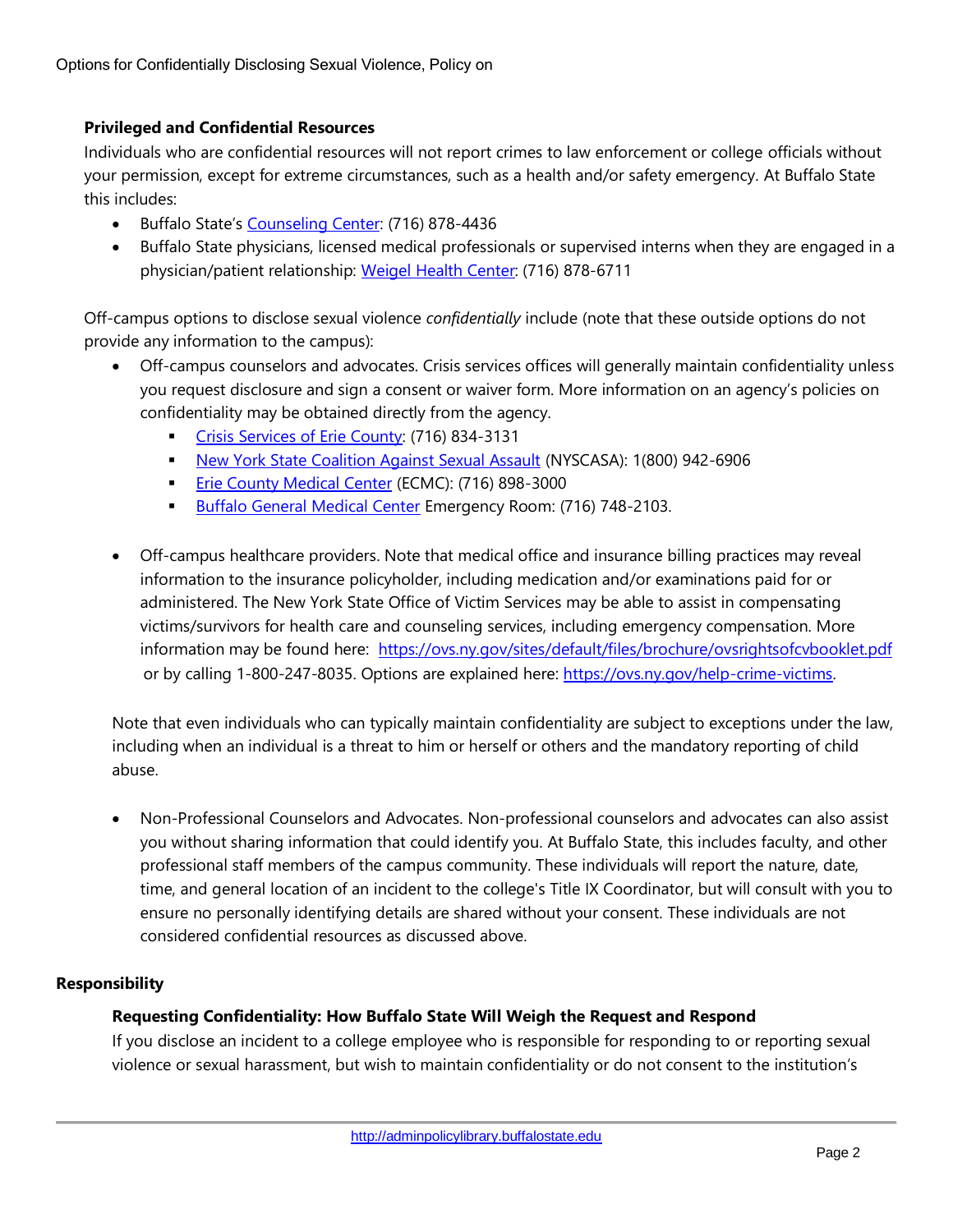request to initiate an investigation, the Title IX Coordinator must weigh your request against our obligation to provide a safe, non-discriminatory environment for all members of our community, including you.

We will assist you with academic, housing, transportation, employment, and other reasonable and available accommodations regardless of your reporting choices. While reporting individuals may request accommodations through several college offices, the following office can serve as a primary point of contact to assist with these measures: [Dean of Students Office,](http://deanofstudents.buffalostate.edu/) Campbell Student Union 311 Buffalo, NY 14222; phone: (716) 878-4618.

We also may take proactive steps, such as training or awareness efforts, to combat sexual violence in a general way that does not identify you or the situation you disclosed.

We may seek consent from you prior to conducting an investigation. You may decline to consent to an investigation, and that determination will be honored unless the college's failure to act does not adequately mitigate the risk of harm to you or other members of the campus community. Honoring your request may limit our ability to meaningfully investigate and pursue conduct action against an accused individual. If we determine that an investigation is required, we will notify you and take immediate action as necessary to protect and assist you.

When you disclose an incident to someone who is responsible for responding to or reporting sexual violence or sexual harassment, but wish to maintain confidentiality, the college will consider many factors to determine whether to proceed despite that request. These factors include, but are not limited to:

- Whether the accused has a history of violent behavior or is a repeat offender;
- Whether the incident represents escalation, such as a situation that previously involved sustained stalking,
- the increased risk that the accused will commit additional acts of violence;
- Whether the accused used a weapon or force;
- Whether the reporting individual is a minor; and
- Whether we possess other means to obtain evidence such as security footage, and whether the report reveals a pattern of perpetration at a given location or by a particular group.

If the college determines that it must move forward with an investigation, the reporting individual or victim/survivor will be notified and the college will take immediate action as necessary to protect and assist them.

# **Procedure: Anonymous Disclosure**

You may submit an anonymous report and obtain information about available resources at: [https://buffalostate.co1.qualtrics.com/jfe/form/SV\\_6EdkiALwkGLO0El](https://buffalostate.co1.qualtrics.com/jfe/form/SV_6EdkiALwkGLO0El)

You also may contact the New York State Hotline for Sexual Assault and Domestic Violence at 1-800-942-6906. Please note the hotline is for crisis intervention, resources and referrals and is not a reporting mechanism.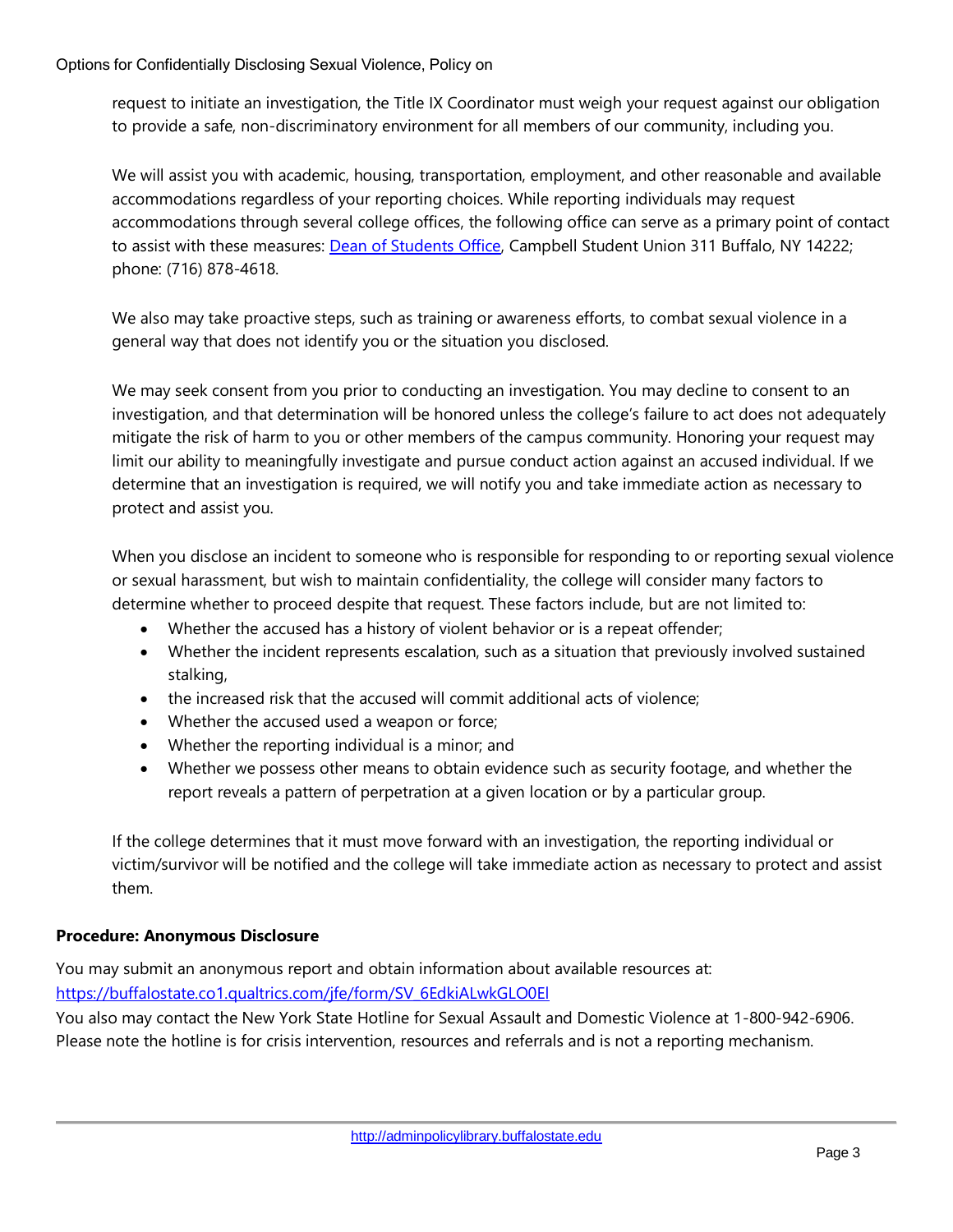## **Institutional Crime Reporting**

Reports of certain crimes occurring in certain geographic locations will be included in the Buffalo State Clery Act Annual Security Report in an anonymized manner that neither identifies the specifics of the crime or the identity of the reporting individual or victim/survivor.

To make a report, you may contact any of the following:

- [University Police Department](http://police.buffalostate.edu/) at (716) 878-6333;
- [Title IX Coordinator](https://equity.buffalostate.edu/title-ix-compliance) at (716) 878-6210;
- Office [of Judicial Affairs](http://deanofstudents.buffalostate.edu/judicial-affairs) at (716) 878-4618 (when a Buffalo State student is the accused); and
- [Office of Human Resource Management:](http://hr.buffalostate.edu/) (716) 878- 3042 (when a Buffalo State employee is the accused).

The college is obligated to issue timely warnings of Clery Act crimes occurring within relevant geography that represent a serious or continuing threat to students and employees (subject to exceptions when potentially compromising law enforcement efforts and when the warning itself could potentially identify the reporting individual or victim/survivor). A reporting individual will never be identified in a timely warning. The Family Educational Rights and Privacy Act allows institutions to share information with parents when (1) there is a health or safety emergency, or (2) when the student is a dependent on either parents' prior year federal income tax return. Generally, [College/University] will not share information about a report of sexual violence with parents without the permission of the reporting individual.

#### **Public Awareness/Advocacy Events**

If you disclose a situation through a public awareness event such as "Take Back the Night," candlelight vigils, protests or other public event, the college is not obligated to begin an investigation. The college may use the information you provide to inform the need for additional education and prevention efforts.

## **RELATED INFORMATION**

**Documents and Forms:** [Title IX of the Education Amendments of 1972](https://equity.buffalostate.edu/sites/equity.buffalostate.edu/files/uploads/Documents/title%20compliance/titleixlettersize_final2015jf.pdf)

## **CONTACT INFORMATION**

Equity and Campus Diversity Office **Phone:** (716) 878-6210 Cleveland Hall, Room 415 Fax: (716) 878-6234

1300 Elmwood Avenue Website:<http://equity.buffalostate.edu/> Buffalo, NY 14222 Email: [eeoequity@buffalostate.edu](mailto:eeoequity@buffalostate.edu)